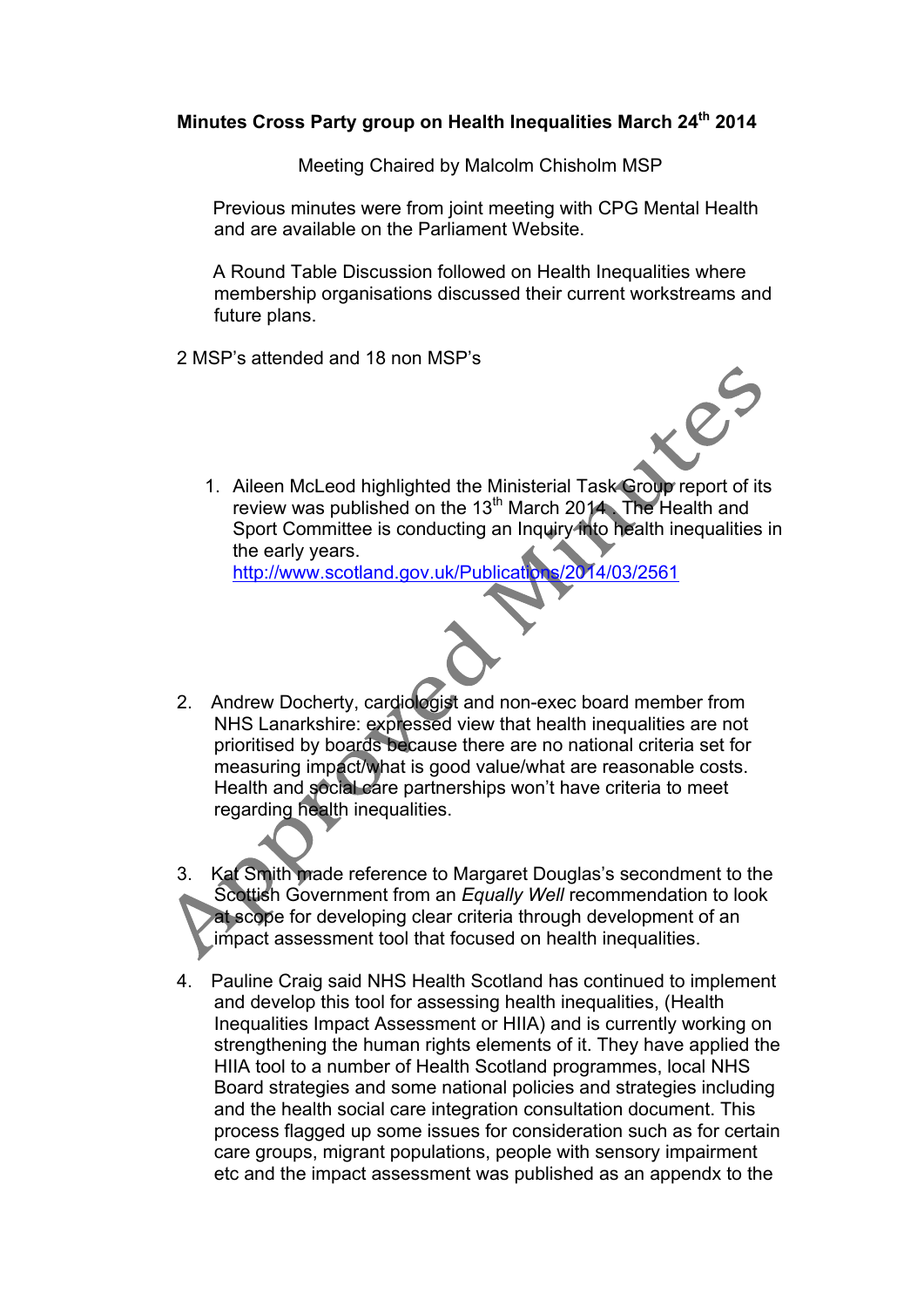consultation document. An issue for the tool is in accessing research and planning data for small population groups,e.g. asylum seekers, travellers, migrants. She discussed issues around quantitative, qualitative, anecdotal data concerning the lived experience of health inequalities. How to plan to address health inequalities that affect minority and small populations, when overall service planning is for large/whole populations. Another challenge for HIIA is implementing changes when issues are identified through the assessment.

- 5. Kat said she'd looked at whether an inequalities assessment was more useful than a health inequalities assessment, but warned that it can become a tick box exercise. No evidence that the Scottish Government conducts health inequalities impact assessment as part of its policy making/proofing.
- 6. David White Edinburgh CHP: has successfully used the equalities impact assessment successfully to inform decision making and to /change minds and decisions that would otherwise have gone ahead.
- 7. Noted that the Health and Sport Committee has said it wants to look at GP funding.
- 8. Noted that Professor Graham Watt of Glasgow is 'vocal' on the need for investing more in less affluent areas.
- 9. Claire Stevens pointed out that Single Outcome Agreements are now supposed to include tackling health inequalities as a priority. Malcolm Chisholm said he wasn't aware that was an expectation. Pauline Craig said the problem with SOAs, in so far as they addressed health inequalities, is that there is a danger of 'lifestyle drift' – eg current SOAs prioritise health inequalities alongside physical activity rather than life circumstances, but she said some CPPs ARE keen to look at the issues differently.

Link to Scottish Government Guidance on SOAs to CPPS, published December 2012:

http://www.scotland.gov.uk/Topics/Government/localgovernment/CP/SOA2012/SOA2012

- 10. Noted that Scottish Government/centrally provided funding for Keep Well has gone/is going. Andrew Docherty pointed out that Keep Well had been successful in seeking out people in advance of a debilitating/long term condition developing. Asked what the result/impact of Keep Well has been.
- 11. Health and social care integration: Andrew Docherty said it has the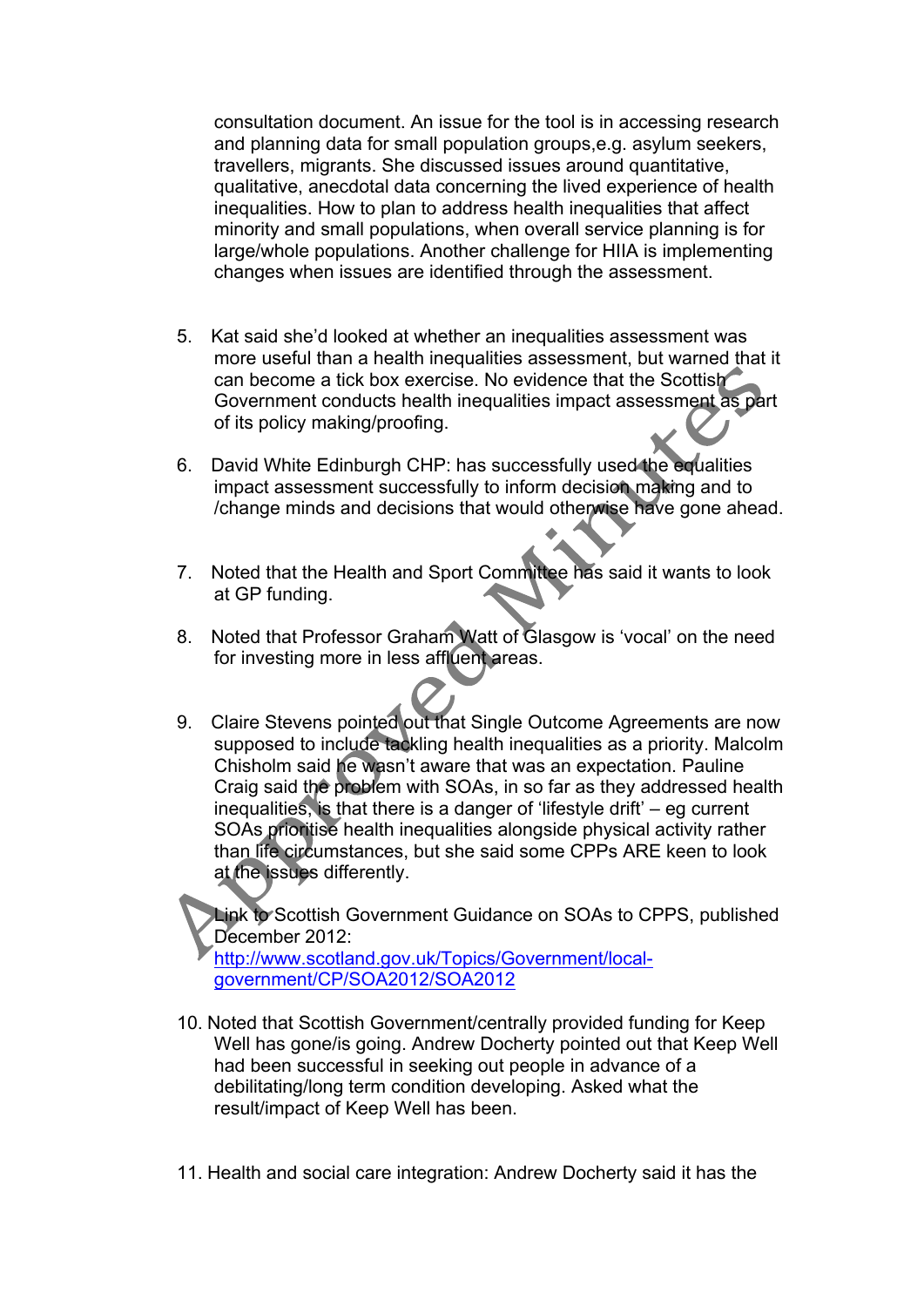potential to create jobs and economic growth, ie tackle health inequalities more broadly through wealth creation. Talked about the short-sightedness of investing in youth work/youth clubs whilst not investing in/creating jobs for the same young people.

- 12. Pauline Craig: certain groups don't experience the same access or quality of health service as others, e.g. LGBT, ethnic, disability groups etc are still not served equally well by the health service with reports about this still being produced by advocacy groups.
- 13. Alany Trusty of Deaf Links, Tayside, painted detailed picture of how this affects deaf people. People in the deaf community don't have English as their first language, so when the NHS hands them a leaflet (because no interpreter is available) it usually doesn't help, as average reading age in the deaf community is 9. There are 13,000 users of BSL [Scottish Census 2011) Gave illustration of the patient who sought Deaf Links help, having been diagnosed with some form of cancer but not understanding what her actual condition was, as no interpreter had been available when the NHS tried to explain her diagnosis to her. NHS then tried to postpone her scan, due to lack of interpreter availability. Role for Deaf Links as advocates: question of human rights/unacceptable that treatment of life threatening condition could be delayed in this way. Also highlighted that the majority of people with impaired hearing are elderly, so they also face disadvantages when it comes to NHS communicating with them. The more so if also visually impaired. Claire Stevens echoed this, saying Deaf Blind Scotland are very articulate on the health inequalities people with a dual impairment suffer due to lack of access to staff in the health service who can communicate with them adequately:

http://www.deafblindscotland.org.uk/

- 14. People with long-standing mental health conditions are another group whose needs are often overlooked.
- 15. Claire Stevens highlighted the work of Family Advice and Information Resource, which supports adults with learning disabilities to understand and access health information, including re sexual health, cervical smears, self-examination, smoking, keeping clean, diet etc.

http://www.fairadvice.org.uk/

16. Scottish Independent Advocacy Alliance said people often blame themselves/think their condition/their poor health is their own fault and don't seek help for that reason.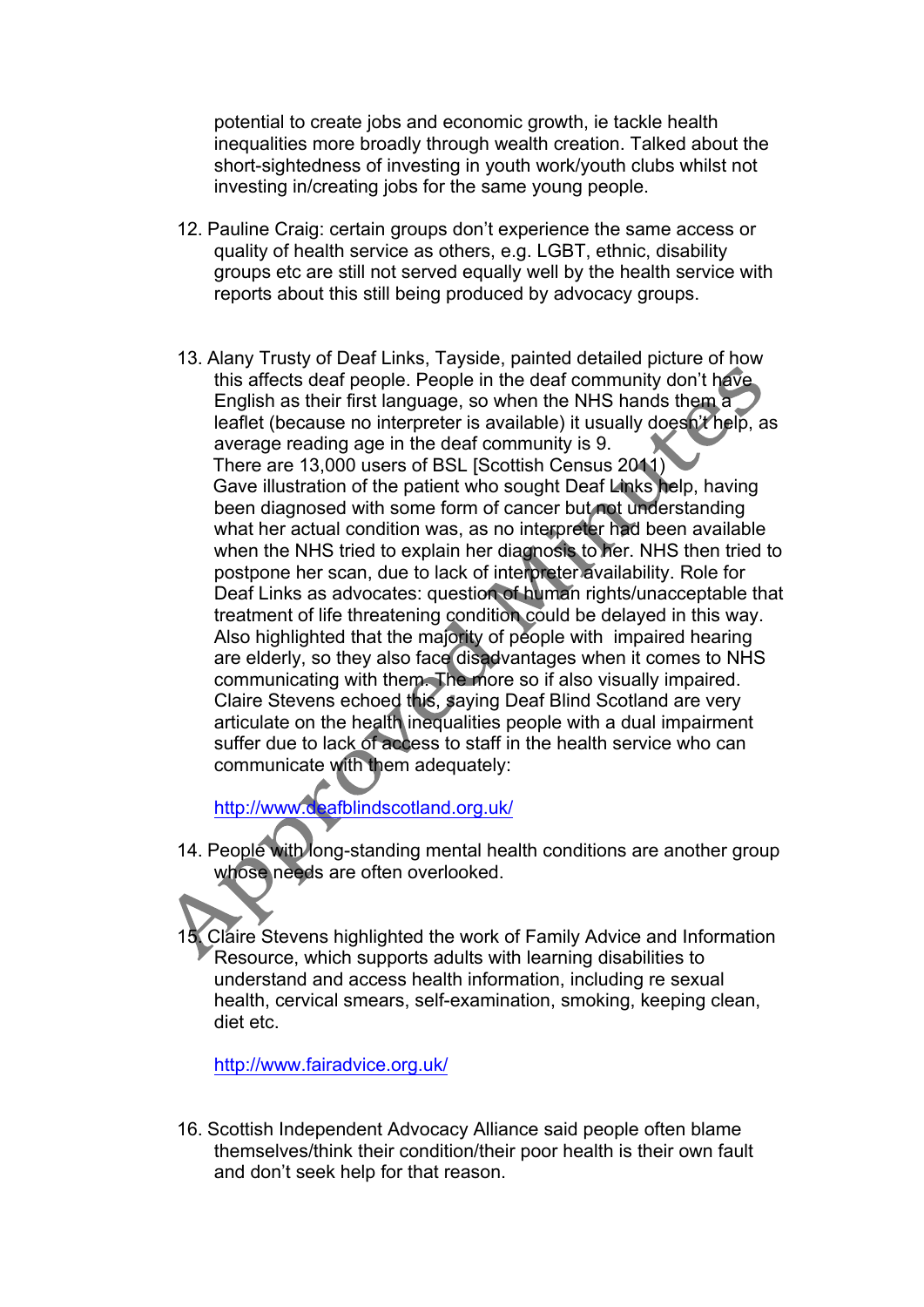- 17. Andrew Docherty highlighted the issue being rooted in the universality of NHS services and budgeting/resource allocation on a whole population basis – assumption of equal access for all doesn't stand up, however.
- 18. Discussion on how we might usefully reframe how we talk about investment in health inequalities. E.g. investment in child protection is arguably investment in preventing health inequalities.
- 19. Claire said the role of housing in tackling health inequalities needed closer examination. Pauline Craig flagged the Go Well research that Glasgow Centre for Population Health is involved in regarding housing/inequalities. Jacquie proposed a joint meeting between the cross party group on housing and this group to discuss further. David White **[Edinburgh CHP]** talked about the community capacity building role of housing associations and voluntary organisations.
- 20. Alana[Deaf Links] talked about growing levels of social isolation that deaf people, especially older people experience, and the impact of this on their overall health. Older people typically withdraw from social contact as their hearing deteriorates, and at home any care they receive is now so time driven, carers don't have time [or skills] to spend talking to people, so older people are truly isolated.
- 21. AGM is  $5^{th}$  June.

Claire Stevens - VHS CEO extracted the section from the Scottish Government's December 2012 guidance to community planning partnerships about Single Outcome Agreements, so you can see that **health inequalities** are indeed meant to be a priority. I thought the cross-party group's reaction to that was surprising, but on re-reading the guidance I can see how it's all fairly broad brush – though I still think it would be worth asking the question of the SG as to what their analysis of SOAs has told them is being done to address health inequalities.

## *POLICY PRIORITIES*

*New SOAs should continue to be developed and delivered within the context of the National Performance Framework. However, the National Group has agreed that all CPPs should have a common and sharp focus on some key priorities where the aim should be to achieve transformational, not incremental, performance improvement. These key priorities are:*

- · *Economic recovery and growth;*
	- · *Employment;*